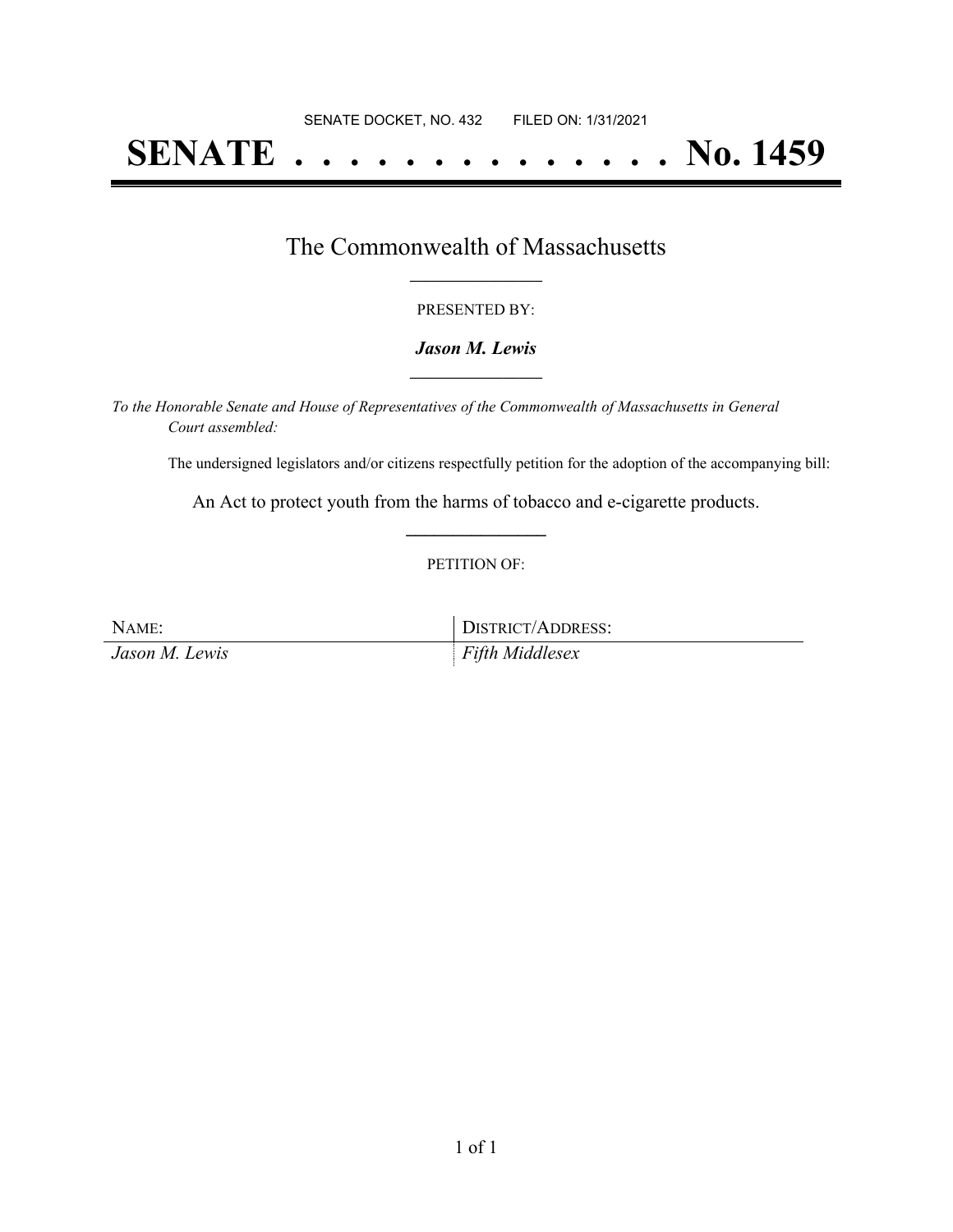#### SENATE DOCKET, NO. 432 FILED ON: 1/31/2021

## **SENATE . . . . . . . . . . . . . . No. 1459**

By Mr. Lewis, a petition (accompanied by bill, Senate, No. 1459) of Jason M. Lewis for legislation to regulate access to certain tobacco products by persons under twenty-one years of age. Public Health.

### [SIMILAR MATTER FILED IN PREVIOUS SESSION SEE HOUSE, NO. *1900* OF 2019-2020.]

### The Commonwealth of Massachusetts

**In the One Hundred and Ninety-Second General Court (2021-2022) \_\_\_\_\_\_\_\_\_\_\_\_\_\_\_**

**\_\_\_\_\_\_\_\_\_\_\_\_\_\_\_**

An Act to protect youth from the harms of tobacco and e-cigarette products.

Be it enacted by the Senate and House of Representatives in General Court assembled, and by the authority *of the same, as follows:*

- 1 SECTION 1. Section 6 of Chapter 270 of the General Laws is hereby amended by adding
- 2 the following definition to Subsection (a): -

 "Adult-Only Retail Tobacco Store", an establishment that is not required to possess a retail food permit whose primary purpose is to sell or offer for sale but not for resale, tobacco products and tobacco paraphernalia, in which the sale of other products or offer of services is merely incidental, and in which the entry of persons under the minimum legal sales age is prohibited at all times, and which maintains all municipal and state permits required for the retail sale of tobacco products.